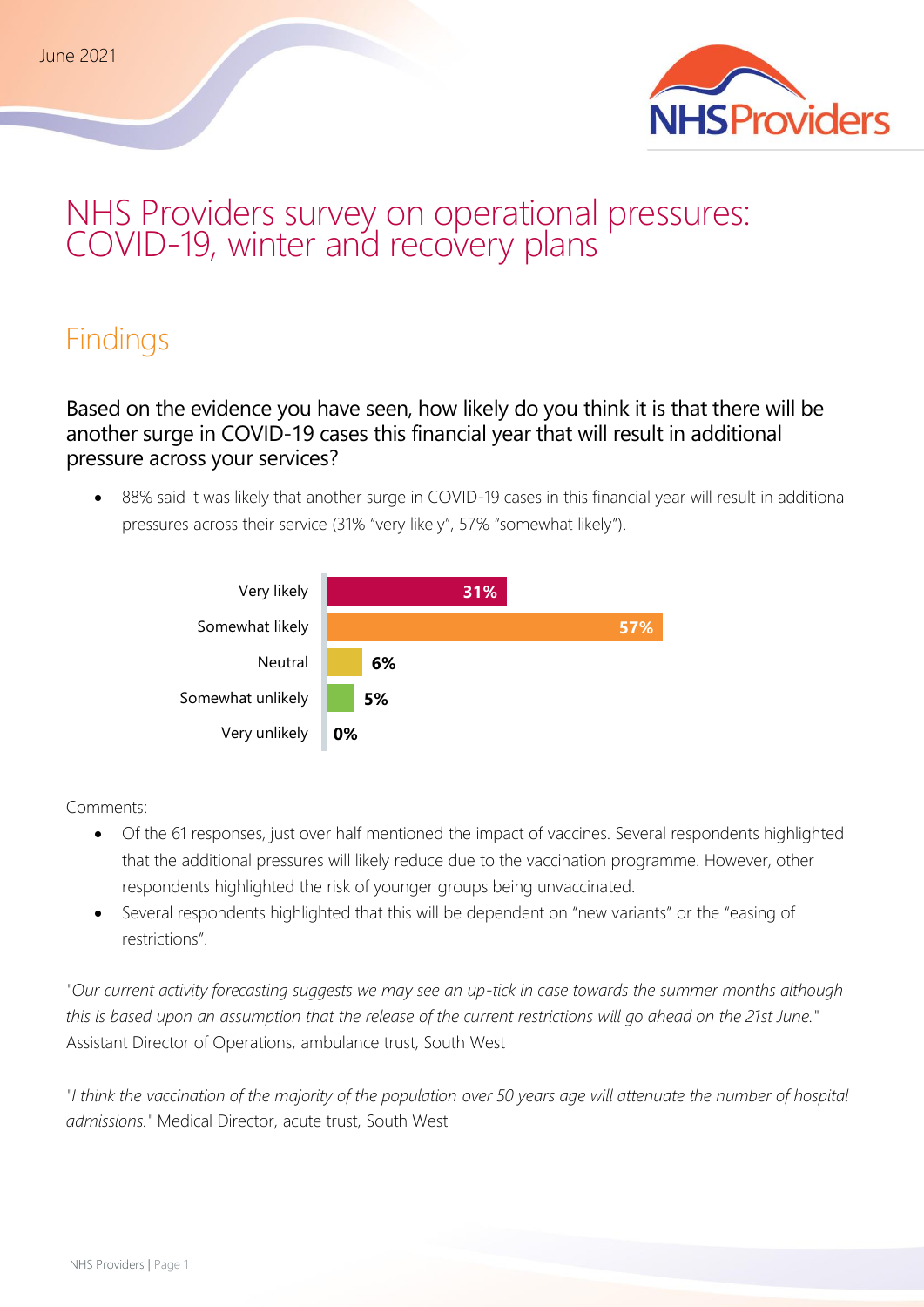

### Have you seen evidence of staff already leaving your organisation due to early retirement, COVID-19 burnout, or other effects from working in the pandemic?

- Almost half (48%) of respondents said they have seen evidence of staff leaving their organisation due to early retirement, COVID-19 burnout, or other effects from working in the pandemic. A further 42% responded "no" and the remaining 10% said they "don't know".
	- By trust type, those from mental health trusts (57%) and combined acute and community trusts (52%) were more likely to see evidence of staff leaving their organisation. Those from ambulance trusts were less likely with 67% saying they had seen no evidence.



Other comments:

- Most respondents said that they have seen a "limited number" of staff leaving their organisation due to early retirement, COVID-19 burnout, or other effects.
- A few respondents mentioned that a few staff are moving to be closer to family.

*"Not enormous numbers but happening. Trying to offer changes of departments/services to give people break and recharge batteries"* Nursing director, Mental health/learning disability trust, London

*"Yes, as above we have some staff leaving to retire. I would add however that I am aware of staff who postponed retirement due to Covid."* Deputy Chief Nursing officer, acute trust, South West

*"Nothing out of the ordinary and sickness rates are lower than those of previous years."* Executive Business Manager, Combined Mental Health / Learning Disability and Community trust, North East and Yorkshire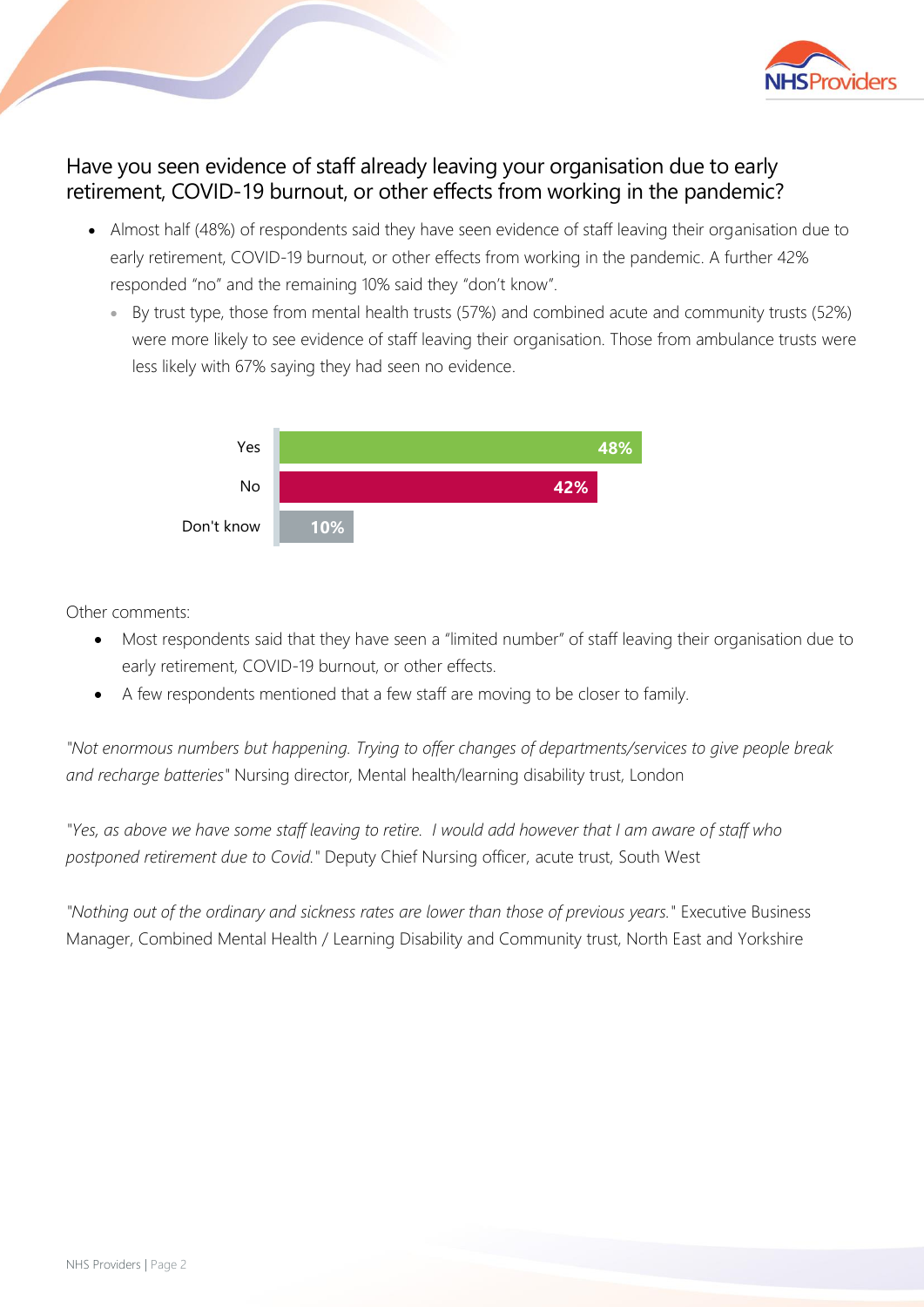

#### How concerned are you about operational pressures your trust will face this winter?

• Four in five trust leaders (78%) said that they were "extremely" (51%) or "moderately" (27%) concerned about the operational pressures their trust will face this winter.



Other comments:

- Several respondents mentioned that the operational pressures their trust will face depends on flu/respiratory syncytial viruses (RSV).
- A few respondents mentioned that they are already seeing an increase in demand for urgent and emergency care.
- The majority of respondents from a mental health trusts highlighted the increase demand for mental health services.

*"The combination of urgent care demand plus COVID-19 (+/- flu and RSV) will be a significant challenge, but trying to continue any level of recovery in the middle of winter will be extremely difficult "* Chief Operating Officer, acute trust, Midlands

*"I am worried that we will have a difficult flu season and we will have a run on the beds. This will destabilise the elective recovery which will be very concerning given the length of time patients have already waited."* Chief Operating Officer, community trust, South East

*"Emergency departments locally already at 140% of levels seen this time last year. If this continues, and is also linked to a relative rise in admissions, we could have some serious safety concerns in UEC this winter"* Chief Executive, combined Acute and Community trust, Midlands

*"Demand on mental health urgent care, CAMHS and eating disorder services has increased significantly throughout the Pandemic. Winter pressures will exacerbate these pressures further. Winter pressures in the acute trusts will impact on community services, particularly demand for district nursing."* Chief Executive, Combined mental health/learning disability and community trust, North West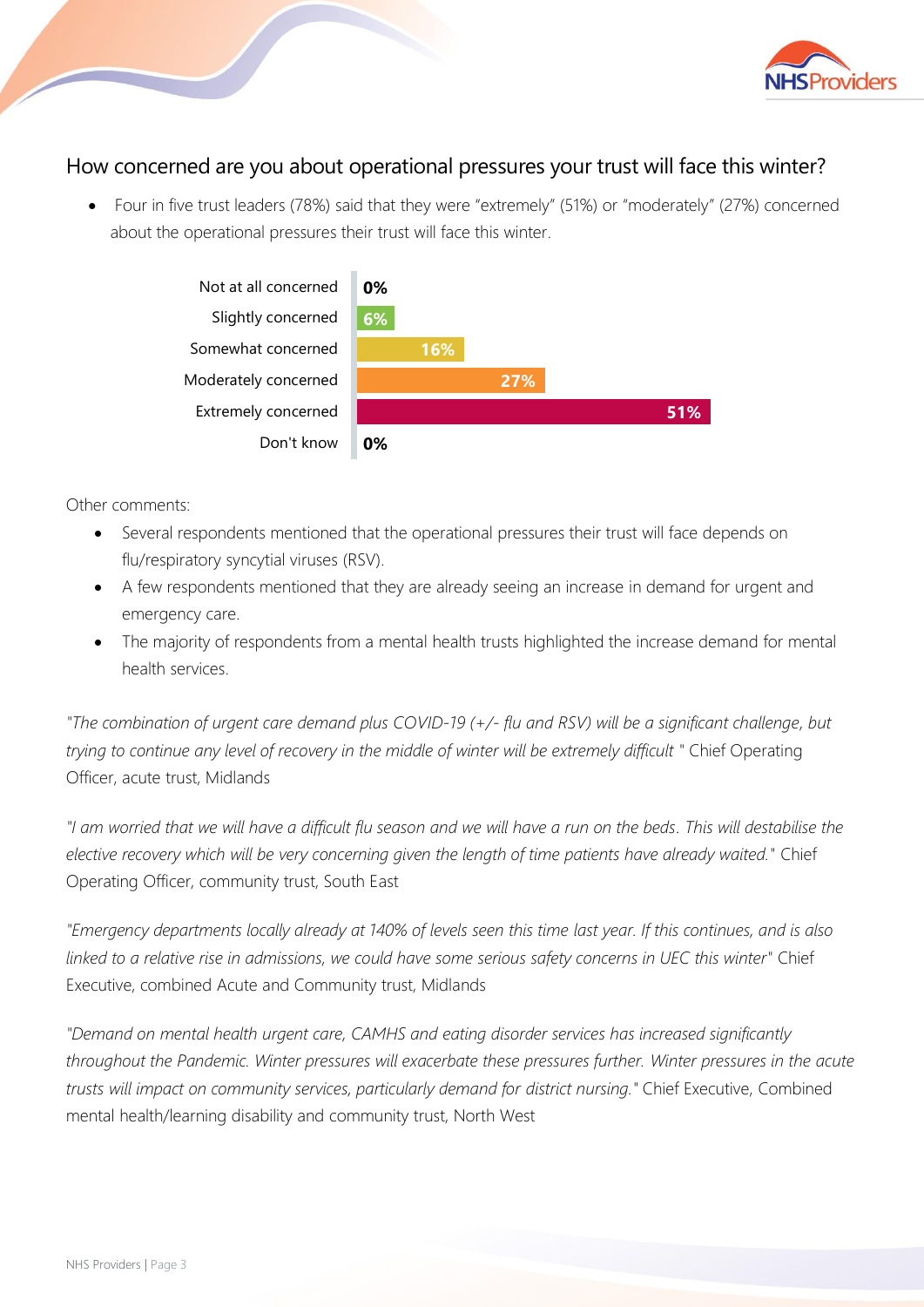

How concerned are you that the backlog of care recovery plans (for both physical and mental health demand) will be disrupted over winter with your trust and/or system partners needing to prioritise urgent and emergency care demand (including treating COVID-19 patients)?

• Almost three quarters (73%) of respondents said that they were "extremely" (40%) or "moderately" (33%) concerned about the backlog of care recovery plans (for both physical and mental health demand) will be disrupted over winter with their trust and/or system partners needing to prioritise urgent and emergency care demand.



Other comments:

- Several respondents said that elective care and diagnostic demand have both grown already, and they are concerned that this could intensify further during winter.
- Mental health and acute trusts agree that demand for mental health services exceeds capacity, and that they are concerned a backlog of care may further exacerbate the problem.
- Positively, some respondents said that collaboration and strong relationships between trusts acts as a small buffer.

*"The element of the unknown plays a key role in the progress of our recovery planning. If the pressures on the system continue to be COVID-19 related this could result in a delay of a return to any business-as-usual functions. We continue to take a joint approach of having services engage in recovery planning whilst ensuring timely reaction and vigilance to any COVID-19 related challenges. This approach remains a fine balance and we believe it will continue to be a balance for months to come."* Combined mental health and learning disability and community trust, North West

*"We are concerned but have strong relationships with partners in the acute sector."* Finance Director, mental health/learning disability trust, Midlands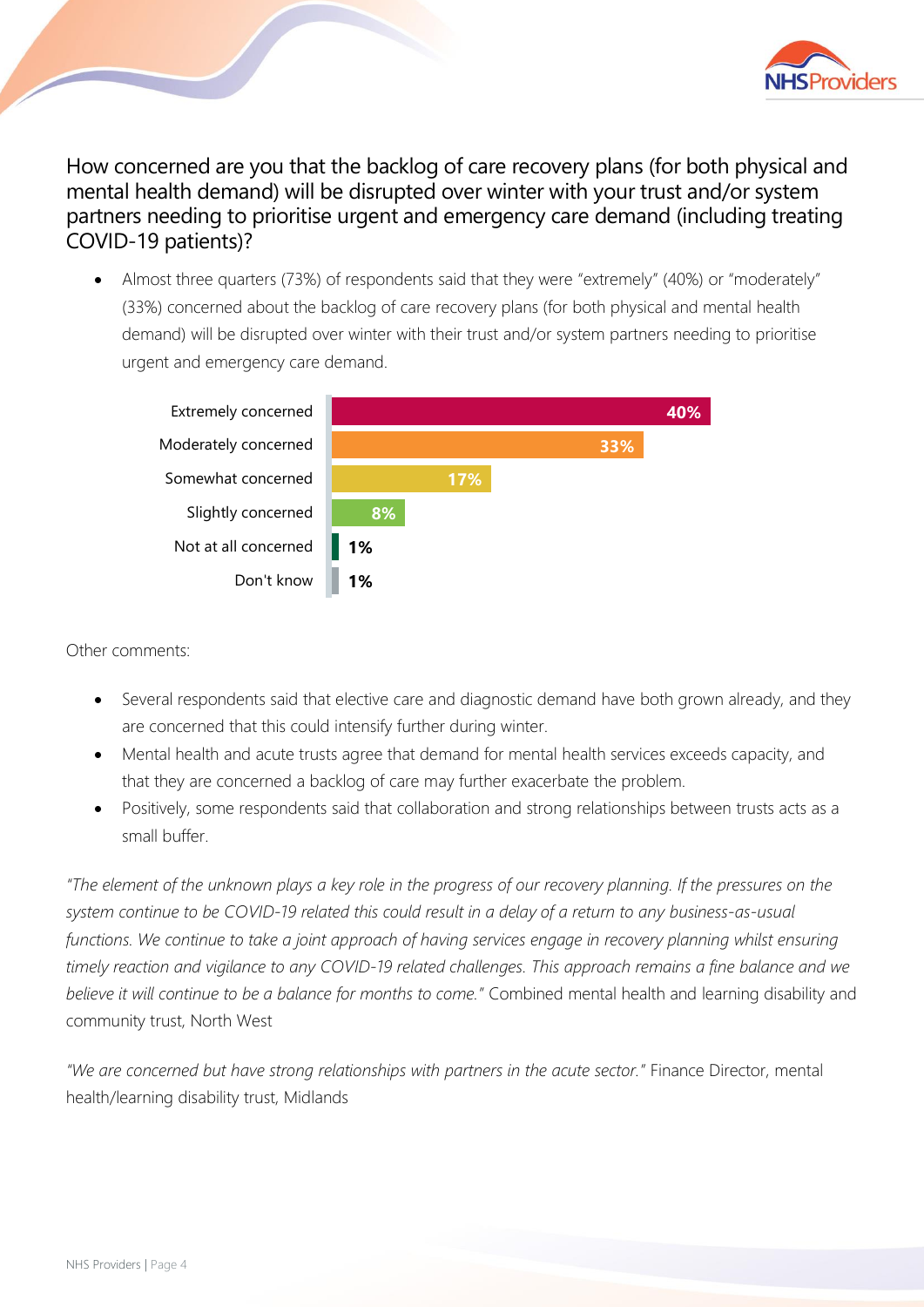

What support, if any, do you need from national bodies such as NHS England and NHS Improvement, the National Institute of Health Protection or the Department of Health and Social Care over the next six to nine months to help you better prepare for winter 2021/22?

- Respondents called for discharge to assess funding to remain in place after it has successfully helped trusts create more capacity and is in the best interest of patients to be treated closer to home. Trusts say this will help create much needed capacity in hospitals by improving patient flow and freeing up beds.
- Other responses included calls for adequate financial support, with the immediate and urgent need for additional capital funding identified by many trust leaders.

### Sample

- We received 155 responses to the survey. The responses were from 113 unique trusts, accounting for 53% of all trusts.
- 33% of responses were from chief executives, 18% were from chief operating officers and 16% were from medical directors.
- All trust types were covered in the survey.

| Trust type                                                     | Count. | %    |
|----------------------------------------------------------------|--------|------|
| Acute specialist trust                                         | 7      | 6%   |
| Acute trust                                                    | 14     | 40%  |
| Ambulance trust                                                | 6      | 5%   |
| Combined acute and community trust                             | 27     | 24%  |
| Combined mental health/learning disability and community trust | 17     | 15%  |
| Community trust                                                | 6      | 5%   |
| Mental health/learning disability trust                        | 12     | 11%  |
| <b>Grand Total</b>                                             | 113    | 100% |

| Role                    | Count | %   |
|-------------------------|-------|-----|
| Chief executive         | 51    | 33% |
| Chief operating officer | 27    | 18% |
| Finance director        | 13    | 8%  |